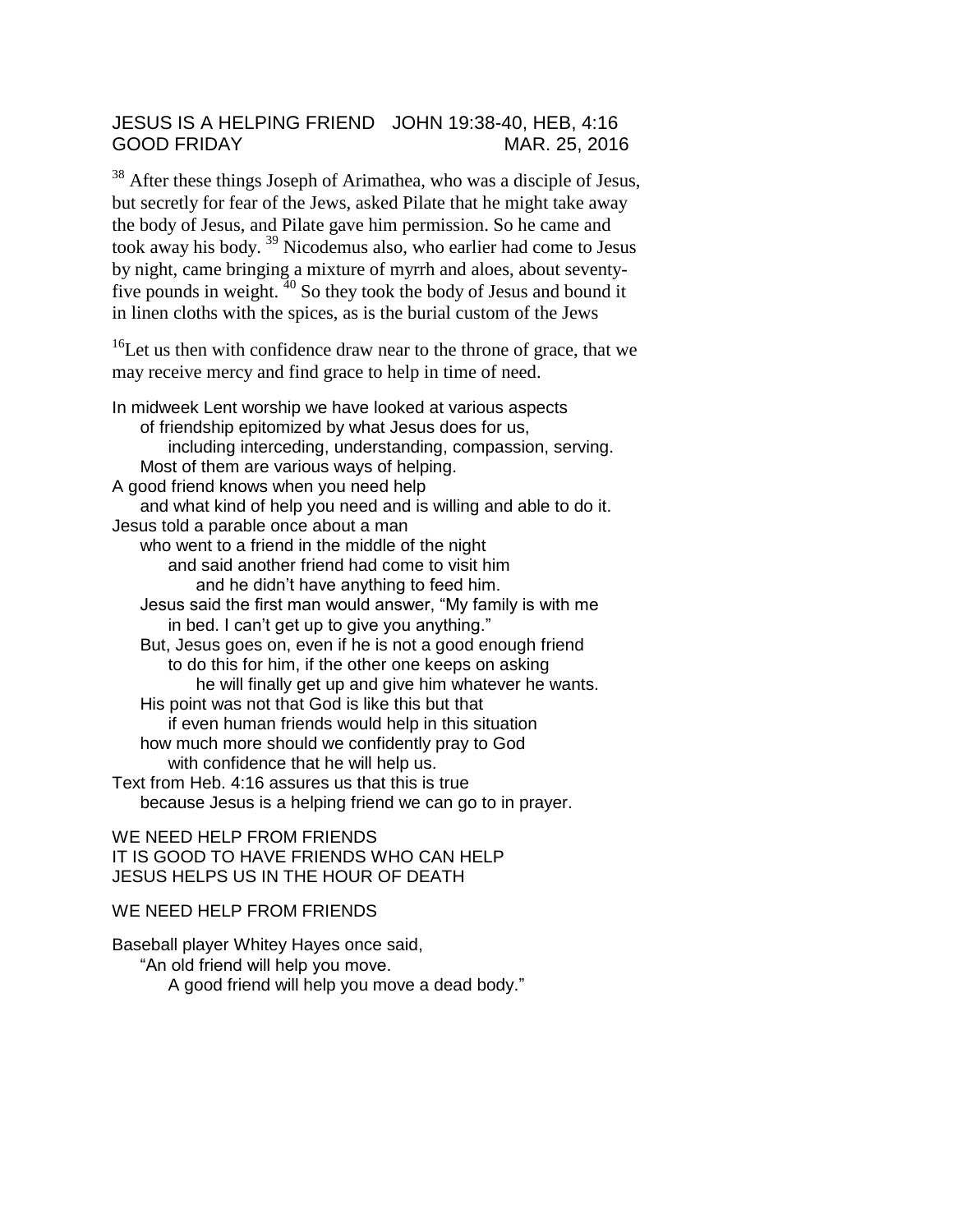If that is true, Joseph of Arimathea and Nicodemus must have been good friends of each other, and also good friends of Jesus even though John 19 is only place in Bible they are mentioned together. When one asked other for help in moving a dead body, it didn't' mean what one might imagine but it did take great courage and boldness. Not only were they well aware that indicating any connection with Jesus would ruin their positions as members of Sanhedrin which was united against Jesus but crucifixion by Romans publicly identified him as worst criminal and what they did surely caught attention of both public and Roman officials. In many ways, Joseph and Nicodemus needed a friend to help them do what they did. Funerals have a way of bringing people together. No one can bury themselves. This is definitely a time you need the help of friends. There are times throughout life when we need someone to help with things we simply can't do by ourselves. We need someone to hold other end of rope or whatever we are holding. This is true physically, emotionally or spiritually. We are created to be social beings. God said it was not good for Adam to be without a helper. When the Holy Spirit brings people to faith he also brings them into the church because, while sin separates us from God and others, isolation, thinking that Jesus and me is all that matters is contrary to what it means to be a Christian. When someone needs help it is important for us to help because of our common humanity. Jesus is graciously willing to help us both because he is God and because of our common humanity. but sometimes it may be difficult or impossible for us to do what is truly helpful. IT IS GOOD TO HAVE FRIENDS WHO CAN HELP

Why was it Joseph and Nicodemus who buried Jesus and not Peter, James & John or Jesus' family? They may have been the only ones uniquely made able by God to help in the way that was needed here.

As Pharisees who were members of the Sanhedrin they would have had influence and power.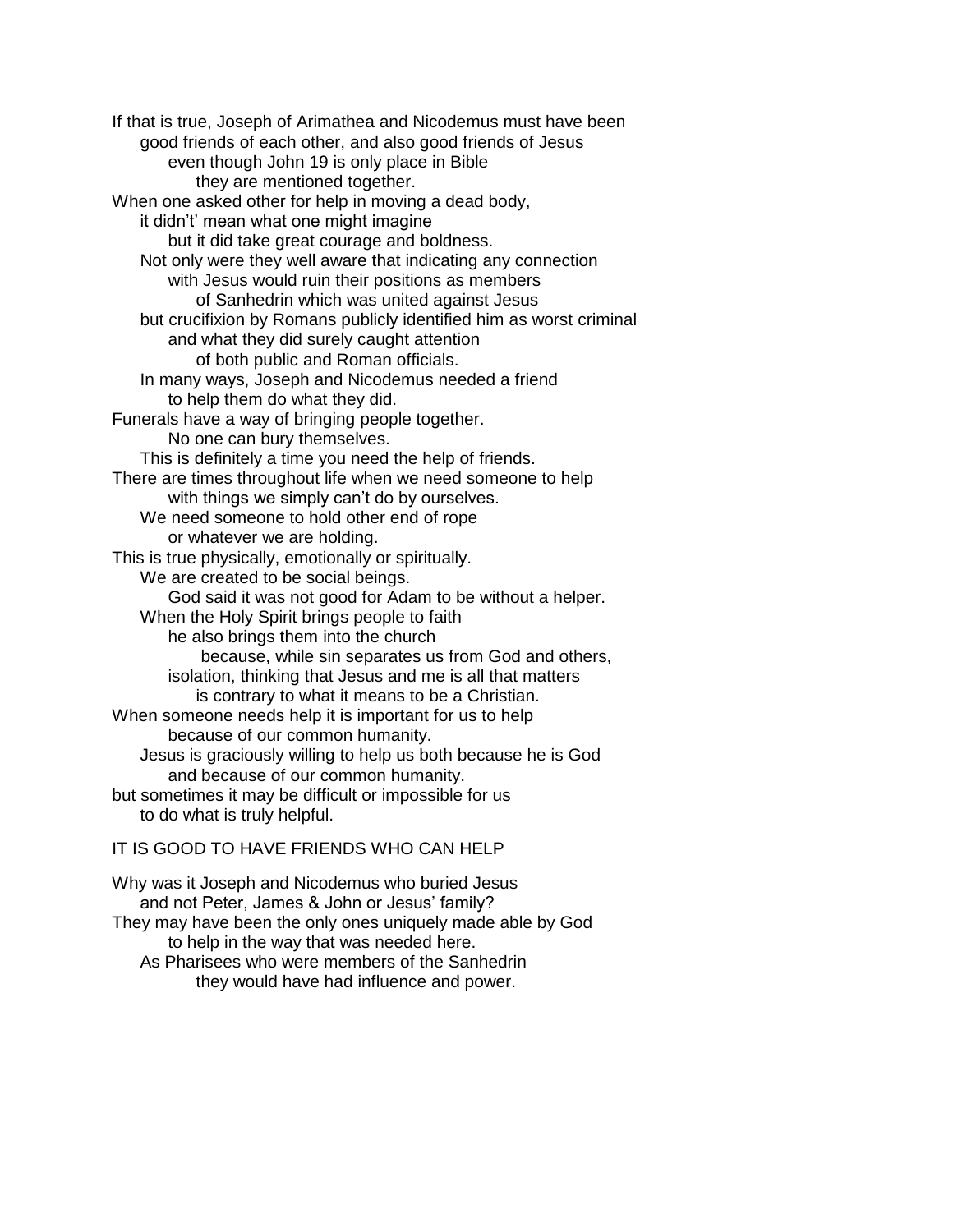Joseph apparently had right connections with government to get permission to take the body. As Pharisees they were probably rich, which is confirmed by the fact that Matthew tells us it was a tomb newly made for Joseph's own family, fulfilling Isaiah's prophecy that Jesus was with rich in his death. When we have friends who are able to help, when we are friends who are able to help, it is because of the gracious gifts of God. Sometimes we may try to help and find what we do is not helpful. We may try to help lift a heavy burden and end up dropping it so that it crashes down. We may try to help someone in danger of drowning and end up needing the life preserver four ourselves. We may be like a scout eager to help someone cross a street that doesn't really want to cross that street. This can happen both literally or figuratively. We may try to help with advice that is not good. We may try to help someone struggling with poor behavior and end up simply enabling them to continue instead. We may try to help someone in danger and make the situation more dangerous for everyone. When we help, we need to make sure we are offering real help. When we need help, we need to go to one who has the wisdom and power to offer real help. This one is Jesus who sits on the throne of power on high. His gospel is not just self help advice about trying harder and resolving to do better. His worship is not just about what we have to offer him. The story of his death is not just to arouse sympathy for him and feeling bad about how we have failed him. Jesus is able to offer us real help when no one else can. JESUS HELPS US IN THE HOUR OF DEATH  $16$ Let us then with confidence draw near to the throne of grace, that we may receive mercy and find grace to help in time of need. Joseph and Nicodemus needed to help each other to bury Jesus because moving dead bodies is hard.

They only sag and can't do anything helpful. This is true of those spiritually dead as well. They can't help. We are all naturally conceived and born spiritually dead. This is why Jesus told Nicodemus earlier we must be born again. Like our first birth, there is nothing we do to cause it.